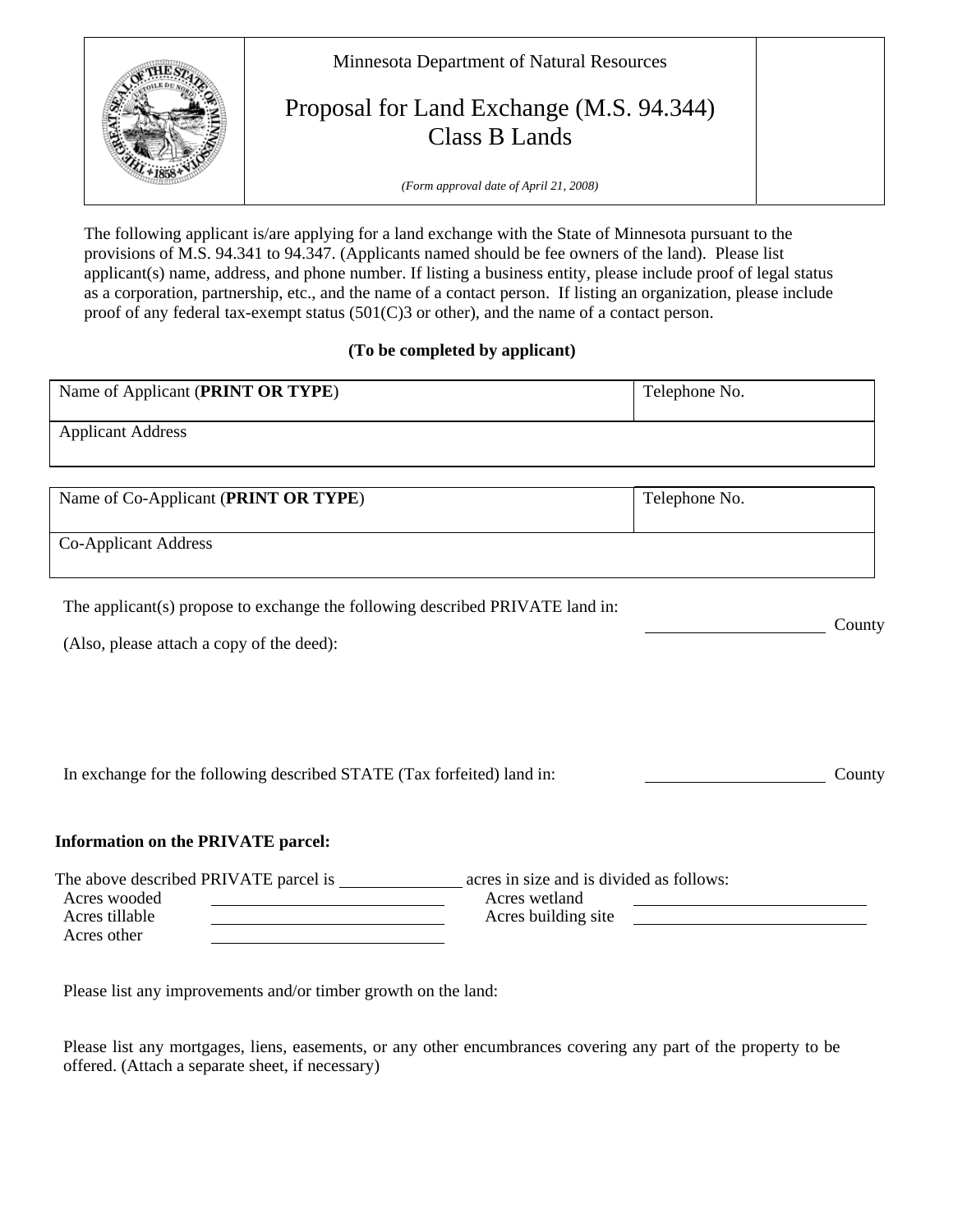Mineral interests on the land are owned by *(If a separate owner other than the applicant owns the mineral interests, please attach to this application the documentation showing that ownership, if such documentation is available):*

Please describe the legal access to the land, if any:

Applicant agrees to furnish an abstract showing marketable title to his/her land, free from encumbrances or liens, upon written notice from the Board of County Commissioners that the proposal for exchange will be considered. In addition, the applicant will execute and deliver a good and sufficient warranty deed conveying his/her land to the State of Minnesota, free from encumbrances or liens. Said deed may be subject to authorized reservations, and must have good and marketable title, approved by the County Attorney and the Attorney General, in exchange for a deed for the tax-forfeited (Class B) lands to be given therefore as provided by law, and as required by the Land Exchange Board. Approval of the exchange is required by the County Board, the Commissioner of Natural Resources and the Land Exchange Board.

| <b>Applicant Signature</b> | Date |
|----------------------------|------|
|                            |      |
| <b>Applicant Signature</b> | Date |

## *Please insert County contact information here:*

Name of County contact:

Address of County office:

Phone number:

Email: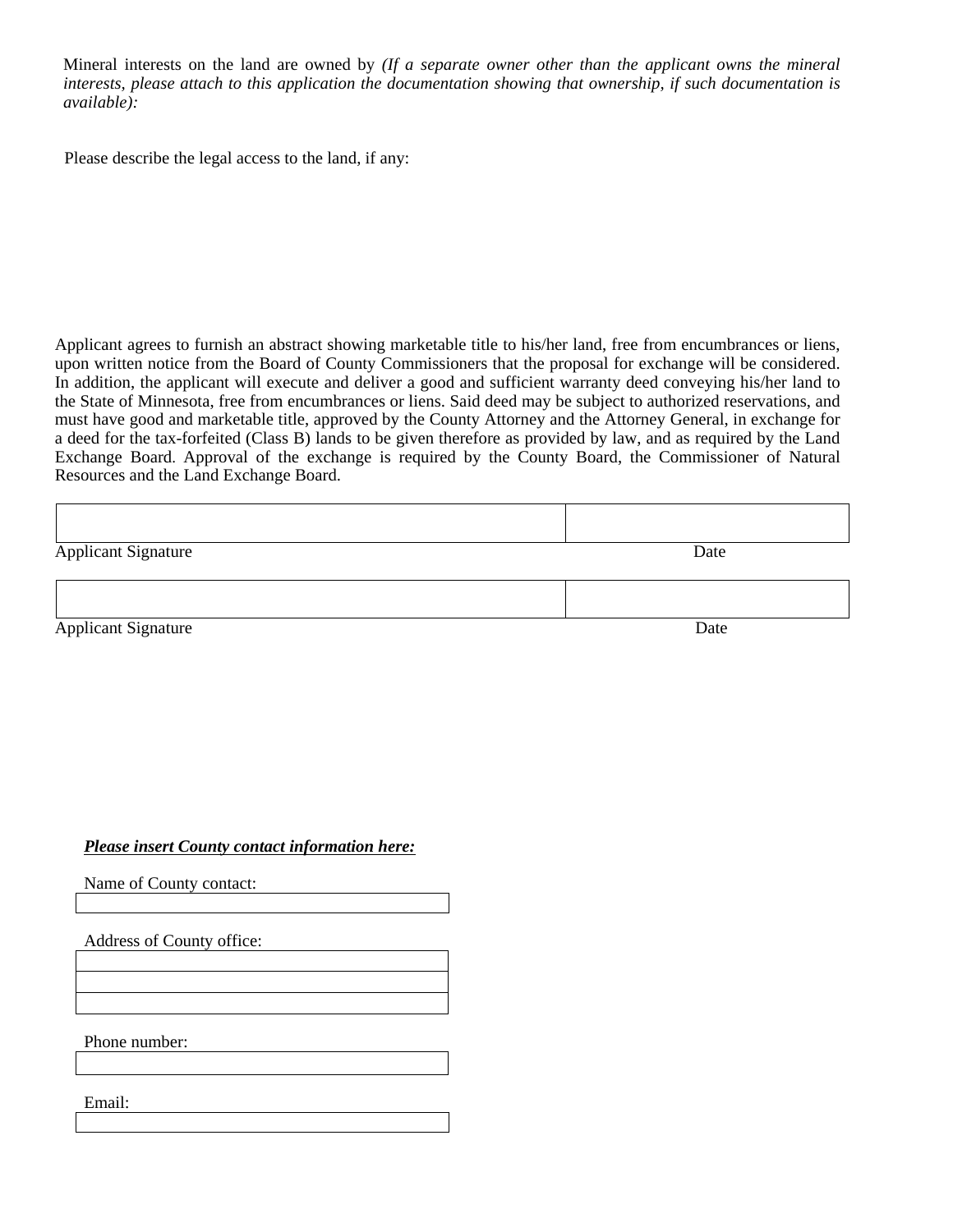## **WELL STATEMENT**

Does the applicant know of any wells on the property to be offered in exchange?

 $\Box$  Yes  $\Box$  No If yes, please include a Well Disclosure Certificate.

If no, please sign and date the statement below.

I certify that there are no wells located on the property to be offered in exchange, and that the information provided on this disclosure is accurate and complete to the best of my knowledge. I agree to notify the state of any changes to the property that may affect the information supplied above.

Signature of Applicant Date

#### **SEPTIC SYSTEMS STATEMENT**

Does the applicant know of any septic systems on the property to be offered in exchange?

 $\Box$  Yes  $\Box$  No If yes, please include a Septic Systems Disclosure Certificate.

If no, please sign and date the statement below.

I certify that there are no septic systems located on the property to be offered in exchange, and that the information provided on this disclosure is accurate and complete to the best of my knowledge. I agree to notify the state of any changes to the property that may affect the information supplied above.

| <b>Signature of Applicant</b><br>$\ddot{\phantom{1}}$ | Date |  |
|-------------------------------------------------------|------|--|
|                                                       |      |  |

### **HAZARDOUS SUBSTANCES STATEMENT**

Are there any hazardous substances, pollutants, contaminants, or underground storage tanks in or on the land to be offered in exchange?

 $\Box$  Yes  $\Box$  No If yes, please attach an explanation.

If no, please sign and date the statement below.

\*\*\*\*\*\*\*\*\*\*\*\*\*\*\*\*\*\*\*\*\*\*\*\*\*\*\*\*\*\*\*\*\*\*\*\*\*\*\*\*\*\*\*\*\*\*\*\*\*\*\*\*\*\*\*\*\*\*\*\*\*\*\*\*\*\*\*\*\*\*\*

The applicant warrants and represents to the State the following matters with the intent that these representations and warranties shall survive the conveyance:

The applicant has no knowledge that the property is now or ever has been used for the manufacture, use, storage, or disposal of any hazardous or toxic substance, pollutant or contaminant, within the meaning of any applicable environmental statute, ordinance or regulation. To the best of the applicant's knowledge, no hazardous or toxic substances, pollutant, or contaminant, including asbestos or materials containing or producing polychlorinated biphenyls (PCB's) are presently stored or located on the property. To the best of the applicant's knowledge the property is not subject to any "superfund" or similar lien, or any claim by any government regulatory agency or third party related to the release or threatened release of any hazardous or toxic substance.

To the best of the applicant's knowledge, there are no underground storage tanks located upon or under the property, or if there are any such tanks located on the property, they have been properly registered with all appropriate environmental authorities and are in full compliance with all applicable statutes, ordinances, and regulations.

| $\cdot$<br>$\sim$<br>$\sim$<br>Signature of Applicant | Date |
|-------------------------------------------------------|------|
|                                                       |      |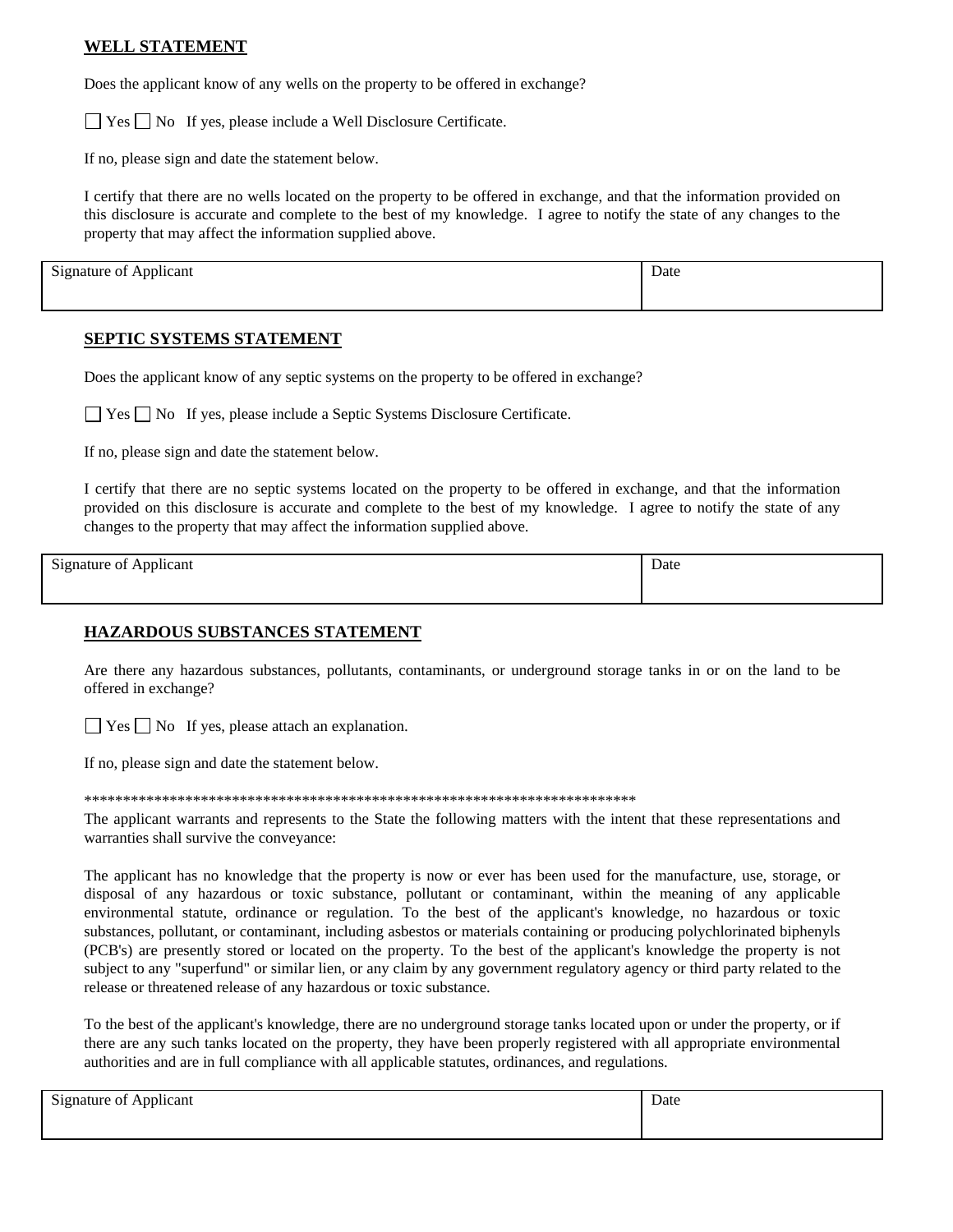# **Minerals Reservation in Land Exchange**

A. The State of Minnesota is required by statute (M.S. 94.343, subd. 4) to reserve minerals and mineral rights, and water power rights whenever state land is disposed of through exchange or sale.

The other party in a land exchange may also reserve mineral rights, however, such reservation, if more extensive than that of the state may not be acceptable to the state, because the state may not be getting equal value in the exchange.

The state will determine through its routine review of land title, required for every exchange, if any mineral reservations or encumbrances exist on the title to the land to be received by the state, and if so, whether they will be detrimental to the exchange transaction.

- B. The state cannot accept land in a land exchange if a mineral reservation on the land of the other party provides a right to use the surface without compensation for the land surface damage, or if it reserves repurchase rights to a third party. If either of these conditions exists, the exchange will be terminated unless the deed is modified to remove the objectionable language.
- C. If a mineral reservation existing on the land of the other party contains no objectionable restrictions as described in paragraph B, above, but is more extensive than the rights reserved by the state, and/or if the deed does not address surface damage compensation, the following alternatives exist:
	- 1. Modification of the reservation to remove objectionable language;
	- 2. With available geologic evidence, determine the probability of surface damage, and make adjustments in surface values, to ensure that the state will get a parcel of equal value.